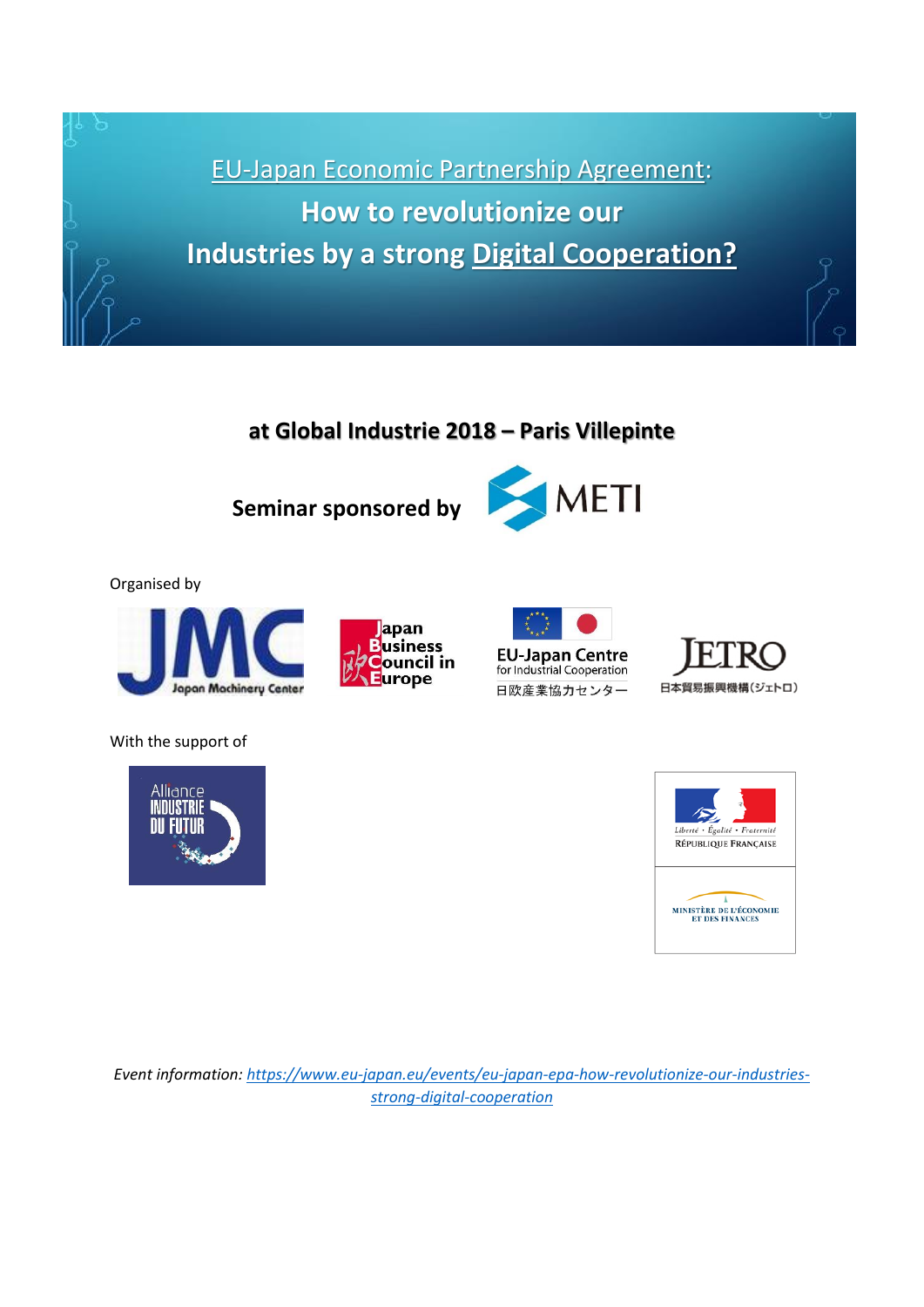*This seminar looked at how the EU-Japan Economic Partnership Agreement and closer digital cooperation will bring short and long-term tangible economic and social benefits to both the EU and Japan and can provide inspiration and standards for the rest of the world to follow.*

*Japan and the EU face similar challenges (aging population, rising global protectionism), concerns (safeguarding privacy when it comes to data and upholding cybersecurity, particularly for the IoT), values (economic, environmental and social) and strategies (seeing industry of the future/connected industries as providing solutions to today's problems and innovative opportunities for the future). Moreover, all the speakers – be they from the Japanese, French or EU Authorities or from industry recognised that we can and must learn from each other, sharing best practices. The signature, at the seminar, of a Memorandum of Understanding for cooperation in the field of IoT will provide a basis for future France-Japan industrial cooperation in the field of IoT.*

#### *The EU-Japan Economic Partnership Agreement*

Last December, the EU and Japan brought their negotiations for an EU-Japan Economic Partnership Agreement (EPA) to a successful conclusion. Both sides recognise that the agreement should be signed, ratified and enter into force quickly (by this time next year) if its benefits are to be felt by industry and consumers alike. The EPA will build upon the already close and strong EU-Japan trade and investment relationship, it will eliminate/reduce tariffs; agree highest-level norms in areas such as digital areas, environment, services, food safety; and ensure fair competition.

Previous trade frictions between France and Japan, have given way to products made in France by companies with Japanese parentage contributing to French exports. The EPA will build upon this. **Ambassador Masato Kitera** gave the example of tariffs on alcohol imports. Thanks to the 2007 Chile-Japan EPA, Chile is currently Japan's leading exporter of wine overtaking France for the volume of wine exported to Japan. The EU-Japan EPA will eliminate the 94 yen tariff per bottle as soon as it enters into force, simultaneously the EU tariff on sake imports will also be eliminated – providing tangible benefits to consumers and boost to exports.

**Marco Chirullo** (DG TRADE) saw non-tariff measures as a strategic element in the EPA. Japan and the EU have agreed to regulatory alignment around international standards in areas such as food safety, sanitary and phytosanitary measures, cars. He recognised that Japan is already applying these new standards in many areas even before the EPA takes force. More importantly, the EU and Japan will work together to design future standards that can be taken up internationally. The EPA will be a fundamental tool to ensure the competitiveness of our economies and to support our societies.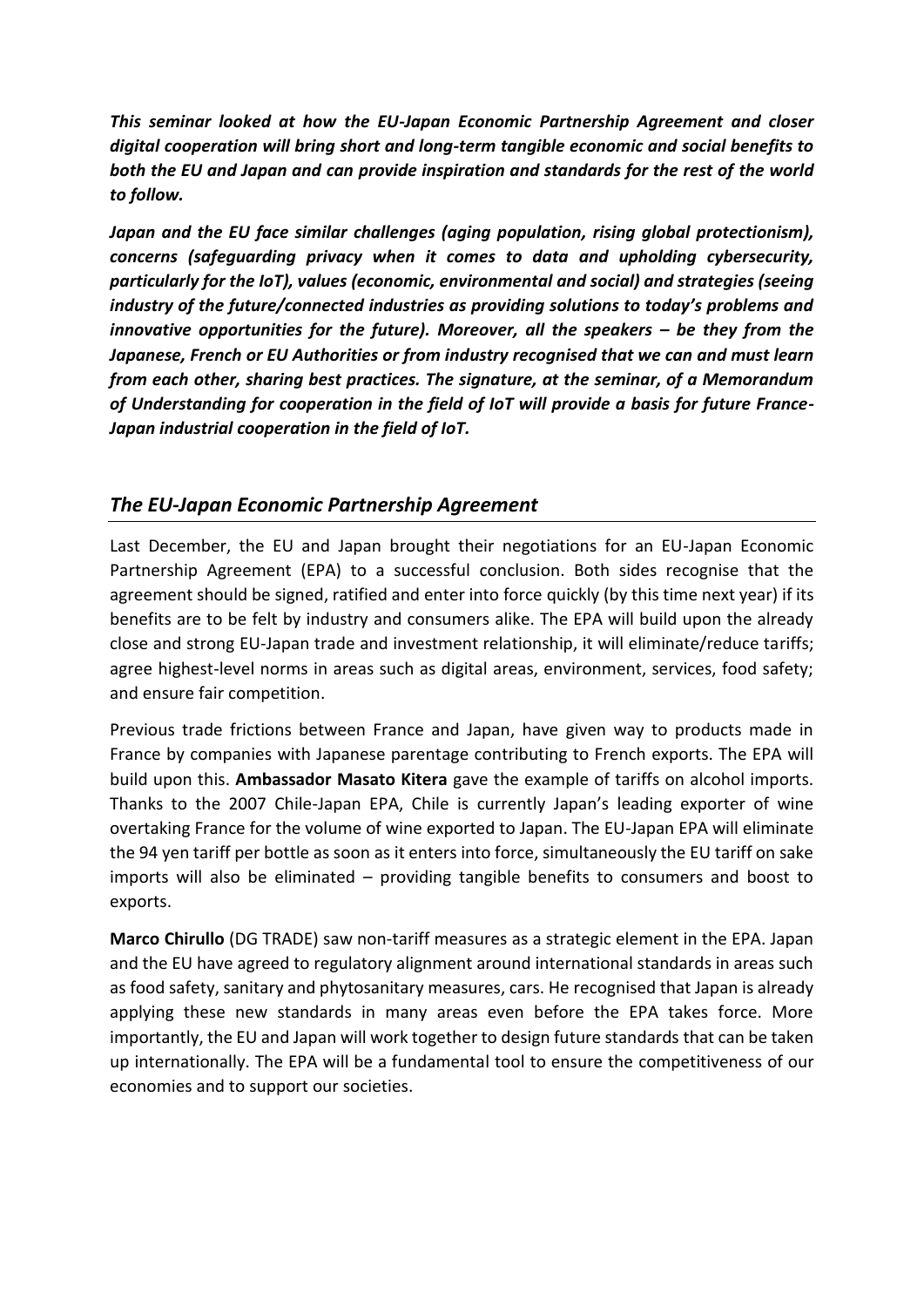### *France-Japan and EU-Japan cooperation in the digital sphere*

**Xavier Merlin** (DGE) noted that many countries have policies aimed at encouraging companies and industries to embrace digital technologies. The terminology and details may vary, but the basic concept is the same – transform industries and business models to the digital environment. France's industry of the future policy has 5 main pillars: ensuring that French technology is internationally competitive; supporting businesses (particularly SMEs) through the transition phase (using 'diagnoses' to encourage the SMEs' development and adaptation; providing staff training including through the new [Grande Ecole de Numérique;](http://www.grandeecolenumerique.fr/) supporting international cooperation with standards – markets and cooperation are global; and promoting French industry and the industry of the future policy at national and international levels (hence the "La French FAB" symbol to identify French companies engaged in digital transformation). France-Japan cooperation at institutional and industry level is important. Examples of DGE cooperation with METI and MIC to encourage and facilitate the development of business cooperation include a smart-metering experiment by Veolia in Tsukuba; a partnership between bpifrance and NEDO involving joint calls with many digital economy projects; cluster cooperation; and start-up support through a French-Tech hub in Tokyo and a forthcoming Japan-Tech initiative in France. The digital transformation of industry is at the heart of this policy. The Memorandum of Understanding to be signed today will strengthen this cooperation.

For **Hiroshi Oikawa** (METI), Japan's 'connected industries' strategy is the key to generating new value and will realise a new digital society in which man, machines and technology work together. Connections via AI, IoT and big data, etc. would provide solutions to societal challenges and improve our living standards. Japan's strategy has 5 priority areas and crosssectoral issues such as data-sharing and use for which international cooperation is important. 2017 saw the launch of a France-Japan IoT Working Group to address enhanced cooperation on joint R&D projects, support for SMEs and a policy implementation dialogue; the creation of a best-practice use-case online map; and the launch of NEDO-bpifrance cooperation. METI hopes its international cooperation can be expanded EU-wide.

**Tonnie de Koster** (DG CNECT) noted that the digital revolution is affecting all sectors of the economy; and challenges must be transformed into opportunities. He saw the single market as the EU's fundamental asset, however digital technologies could risk fragmenting it. As a result, realising the digital single market (DSM) and thereby alleviating new/potential barriers (ending roaming charges, ensuring the portability of legally-acquired content and removing geoblocking) is one of the priorities of the Juncker Commission. Some aspects of the DSM strategy are still under negotiation. Given the importance of cybersecurity, the EU is proposing certification for IoT technology. Global success means having global standards. The EU's most intense cooperation is with Japan. Since launching the DSM two years ago, the EU and Japan have organised regular workshops with the participation of industry. Ultimately, we are both faced with the same policy issues so can share best practice and look towards more effective and regulatory cooperation. The EU and Japan also cooperate on R&D and are working towards a common aim to have global standards for technology and for IoT.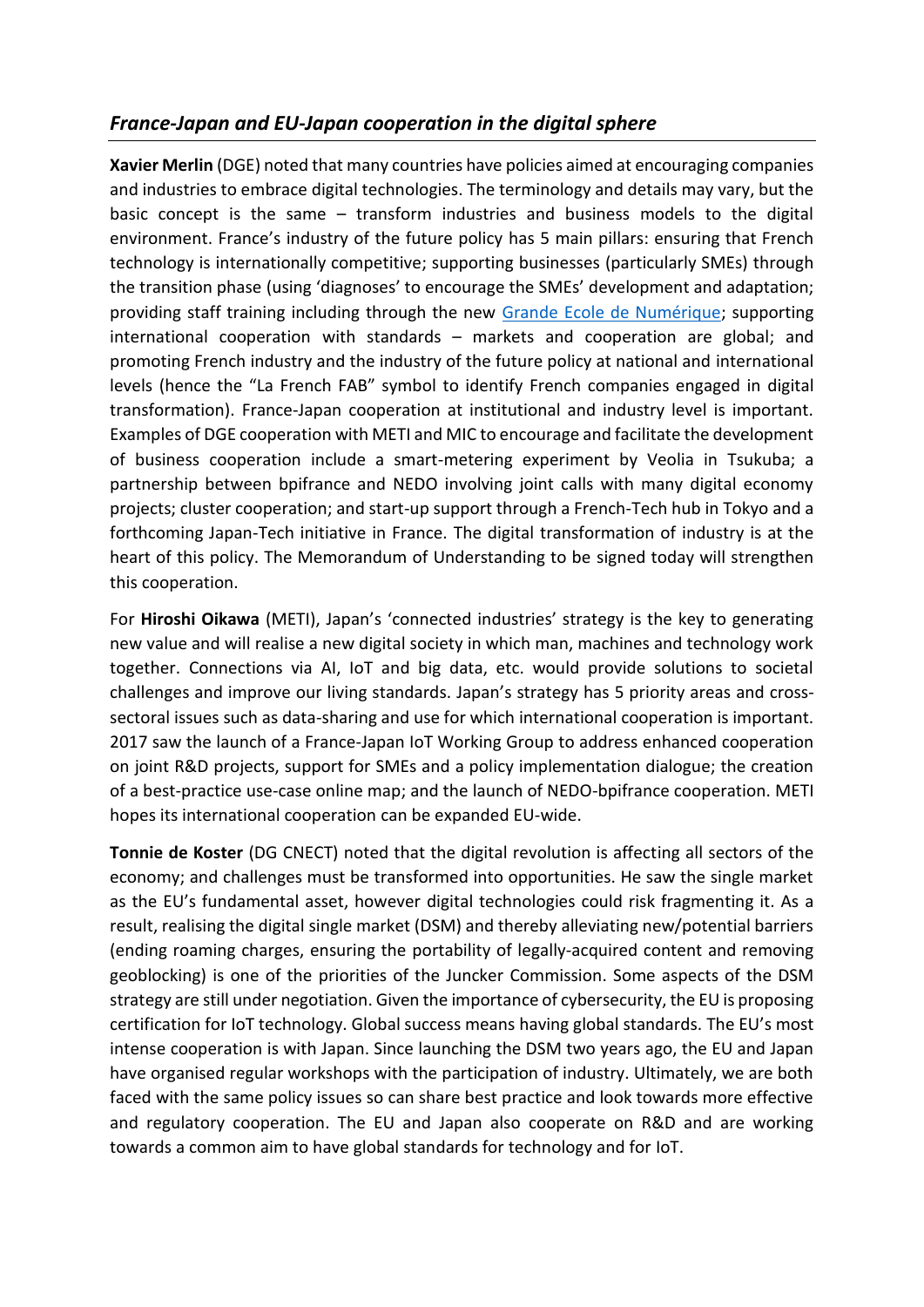#### *Industries' priorities for digital issues*

Products are increasingly connected. Not only are our populations aging, but young people want to engage in different ways. Digital technology will allow more flexible forms of working, assisting workers and will create new added value and attract the young talents necessary to keep our economy working. Challenges for the future include cybersecurity and interoperability (the need to be able to work with every component in a factory). Both **Grégory Bouchery** (Alliance Industrie du Futur) and **Greg Kinsey** (HITACHI Vantara) felt that in the same way that Europe was inspired by Japanese lean production methods, we should cooperate with each other on our digital approaches. The EU-Japan relationship is not just about exchanging wine and sake – co-creation and learning from each other will be very important. Analytics and AI will boost productivity through predicting and preventing downtime and production bottlenecks.

The digital revolution still has to answer some challenges. For **Yannick Leprêtre** (FIVES) the main obstacle to implementing new technology is social – technology alone cannot create flexibility. Instead corporate culture and strategy must be transformed. SMEs need help (such as from the AIF) to do this. For **Alexis Van** (FUJITSU), given the sheer amount of data involved, GDPR will not help AI, but GDPR-compliant EU-Japan standards will. Fujitsu is working with some start-ups to develop GDPR-compliant IPs, has opened a blockchain center of excellence to enhance AI security and has opened a center of excellence on Artificial Intelligence to help its customers move with the future and to teach AI skills. For **Antoine Larpin** (JBCE), privacy is a fundamental right and can give a comparative advantage, so companies must build trust with their consumers. Protectionist measures including geolocalisation or the forced disclosure of source code or encryption keys must be addressed. Adequacy decisions, preferably by mid-2018, should allow for equivalent levels of protection for EU-Japan data transfers in both directions. JBCE calls on legislators to build appropriate regulatory and legislative environments conducive to innovation and to a high-level of trust for digital services and data solutions. EPA and adequacy will help EU-Japan digital cooperation. **Jean-François Sencerin** (Nouvelle France industrielle) saw the challenge as designing intelligent vehicles with safe navigation as machine perceptions are not yet perfect so it is not yet possible to simulate all real-world conditions in tests. Man/machine interaction still needs investigation. Cybersecurity is also challenging. This is why we need national programmes to regulate product liability, insurance, driver education. We are in a 'learning by doing' approach. Many topics such as cybersecurity, safety and vehicle/vehicle or vehicle/infrastructure communication are areas ripe for France/Japan and EU/Japan cooperation.

In his summary, **Hiroo Inoue** (JMCEU) noted that the EU and Japan share common values and a common social agenda. The EPA agreement comes at a time of rising protectionism and antiglobalisation. Both the EU and Japan should promote free trade and investment. Today's MoU will encourage our industries to cooperate further on IoT and on connected industries, bringing mutual economic and social benefits.